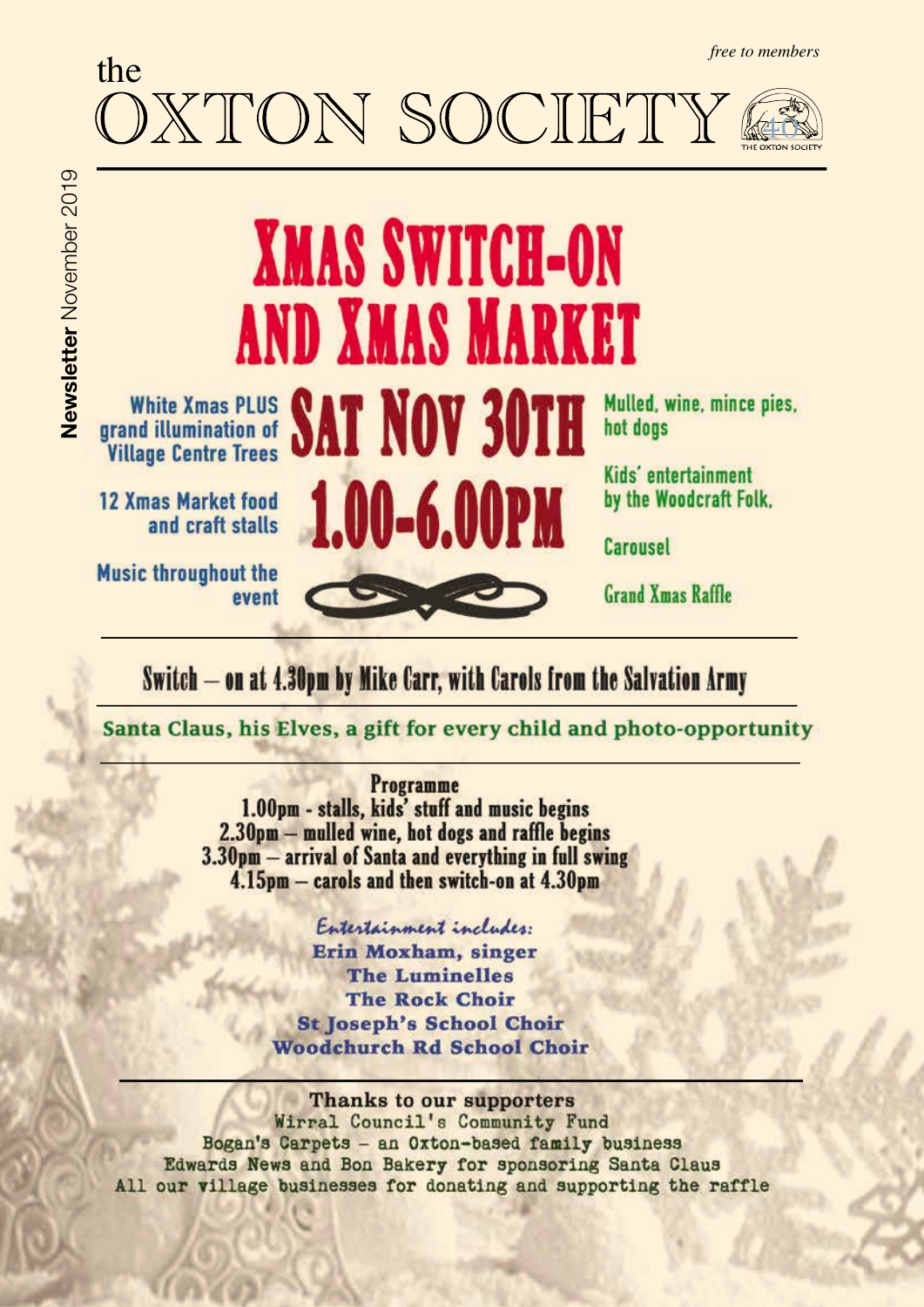#### **The Tale of 2 Trees**



Last year's White Christmas was down to brilliant fundraising by village businesses and residents, providing new white Christmas Lights along shop fronts and on lampposts. This year's fundraising initiative – "The Tale of 2 Trees" - will light up two of the trees in the village centre.

Thanks to our local Councillors we have already received funding from the Wirral Community Fund to light up the third tree in the village centre.

All donations will be much appreciated, and there are collection boxes in shops restaurants and bars throughout the village. The Oxton Society will match any funds raised.

*Please help to make it an even brighter, whiter Christmas!*



**Congratulations to Mike Carr**

The Oxton Society sends congratulations to Mike Carr, who celebrated his 99<sup>th</sup> birthday on 29 October, and entered his 100<sup>th</sup> year. Mike and Barbara Carr are the longest living Oxton residents having bought their house in Fairclough Lane, one of the oldest in Oxton, in 1960, and they are also the Society's longest serving members.

We are very grateful to Mike for agreeing to perform the 'switch-on' of the Oxton Christmas Lights this year. He will be throwing the switch at 4.30 pm on Saturday 30 November.

#### **Meet the Artists at the Oxton Art Fair**



**Saturday 30 November & Sunday 1 December - Williamson Art Gallery & Museum** Oxton Art Fair – now in its  $16<sup>th</sup>$  year – is a wonderful opportunity to meet the artists, view and purchase original, innovative artworks which make unique Christmas gifts.

22 Artists will be exhibiting paintings, printmaking, photography, 3-D art, ceramics, jewellery, textiles, basketry,

glassmaking and lots more. Come and enjoy the exhibition and meet the artists.

There are children's activities and refreshments in The Williamson Café.

FREE Entry and FREE Car Parking. For further information and updates see our website *oxtonartfair.co.uk* or OXTON ART FAIR on Facebook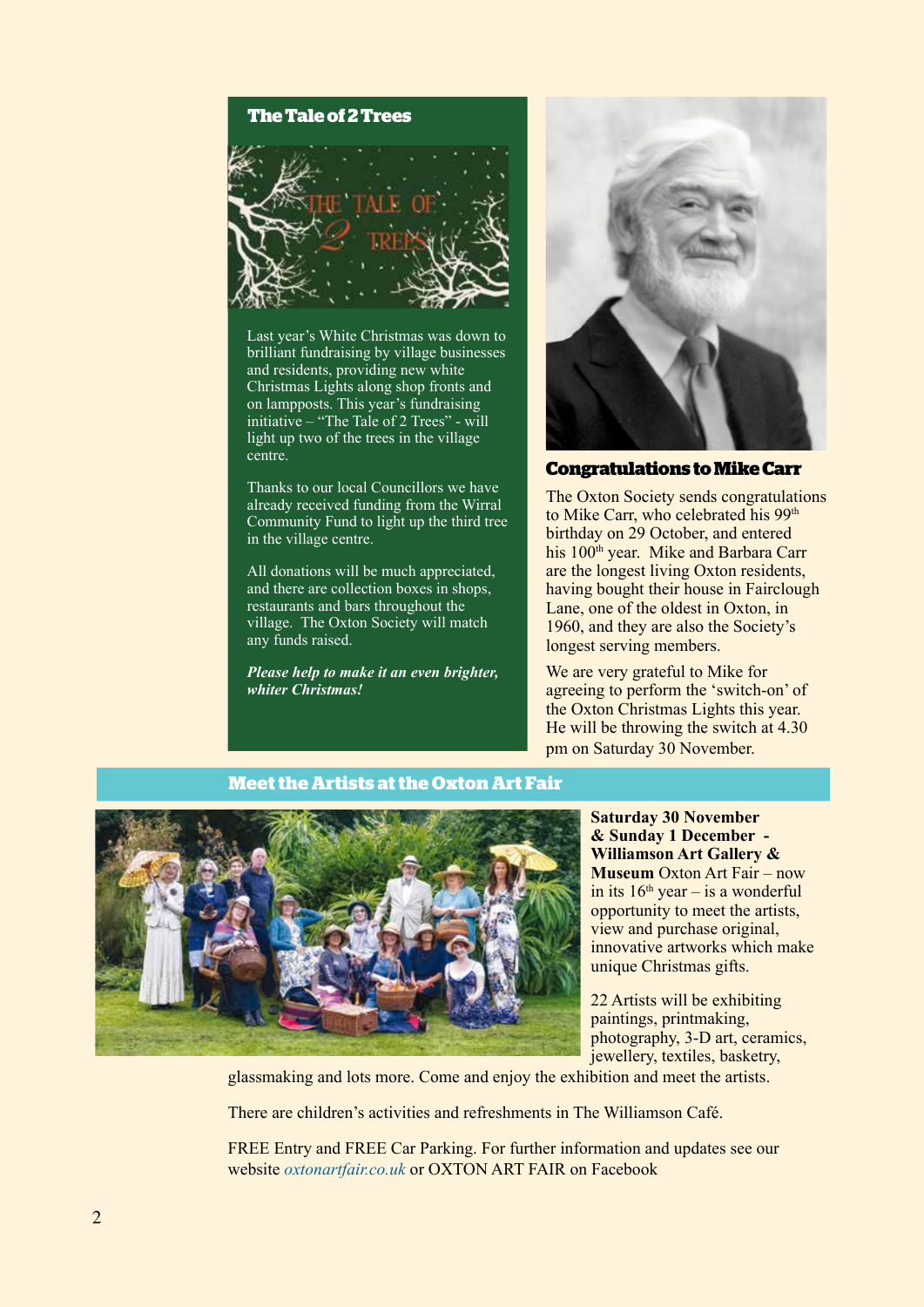#### **The architecture of Charles Reed.**



*Collection of Charles Reed houses in Devonshire Road and Caroline Place* 

*This article, frst in a series, will explore the buildings of Oxton through the work of its architects; some well-known, some obscure, some long dead, others still very much with us. The only thematic linkage is Oxton.*

The frst architect on the list is Charles Reed, who had a signifcant impact upon the physical character of Oxton and is chronologically somewhere near the beginning. Born in 1814, the natural son of the Rev Arthur Charles Verelst, (of more later), he was apprenticed to Robert Abraham in London. What brought Charles Reed to Liverpool is not clear, although Abraham was working for the Earl of Shrewsbury and perhaps this led to a connection with the Earl's newly developing lands around Oxton. By 1841 Reed was living in Birkenhead with a practice in Liverpool, his frst works being in connection with William Jackson's proposed Claughton Park Estate. Covering the land between the Williamson Art Gallery and Palm Grove, this was intended to a suburb of grand terraces and

villas. Local records show a layout for a circus in the manner of Bath's at the junction of Slatey Road and Charlesville, however what came to be constructed was a more modest series of streets (Charlesville, Reedsville, Caroline Place, Devonshire Road, and Grosvenor Road), fanked by detached and semi-detached villas and three groups of terraces (Cambridge Terrace, Kenyon Terrace and Reedsville). Modesty was clearly not evident in naming of the streets however, with two roads named after the architect.

In 1844 Jackson asked Reed to prepare additional plans for a grander estate of large detached 'country house' villas further north around Manor Hill which would include Jackson's own house, Claughton Manor, with gardens by Paxton.

By the 1850's Reed was an established local architect producing grand villas in the Italianate style throughout the northwest, including Cowley House in St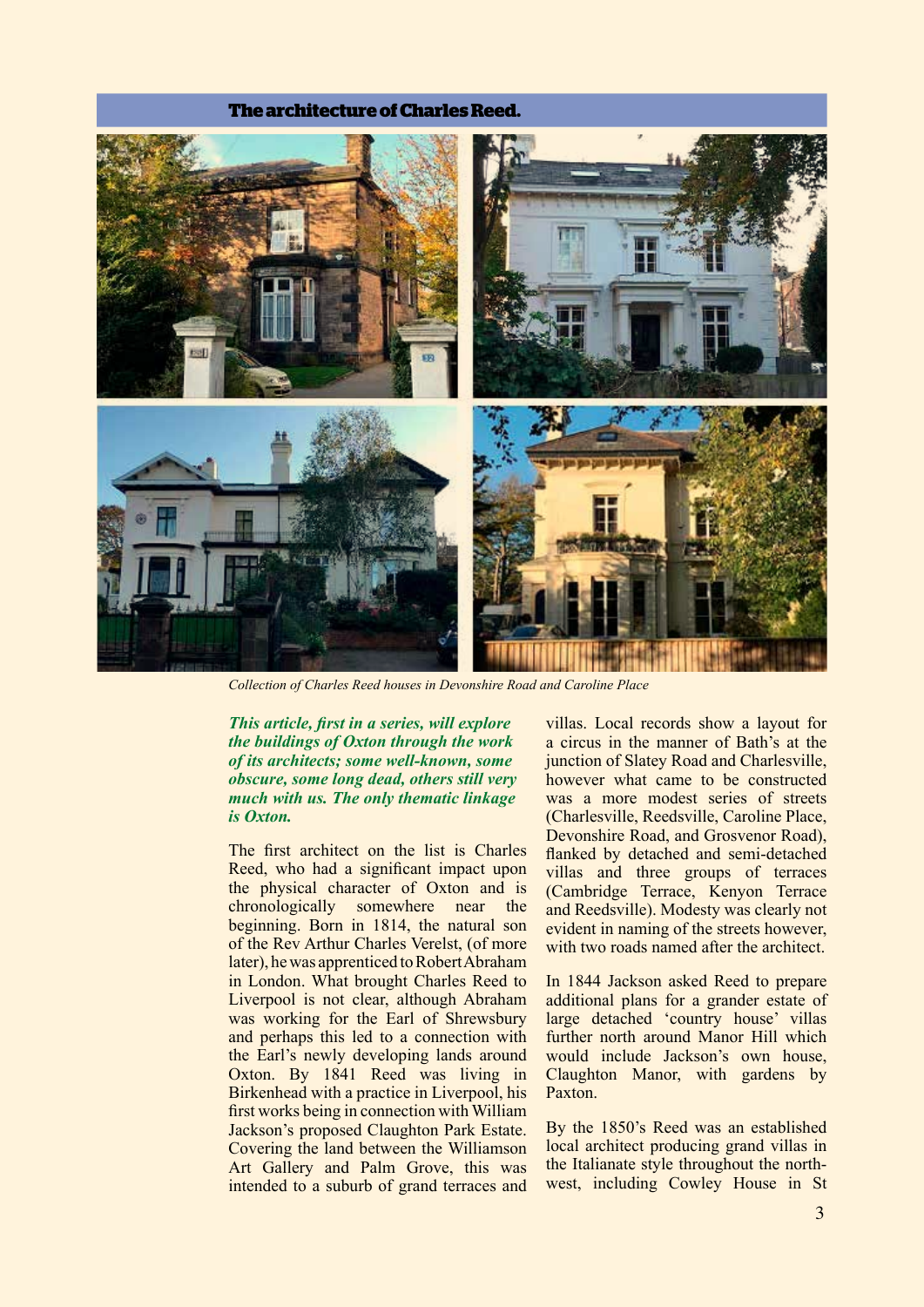

*Charles Reed semi-detached villa, Rose Mount, 1840's*

Helens 1849, and Halton Grange in Runcorn (now the town hall). He was not limited to domestic projects with churches including St. John the Evangelist, Birkenhead 1845, and more modern enterprises such as Holyhead train station 1850; perhaps due to a connection with Thomas Brassey, for whom he had designed several houses on Palm Grove and Devonshire Road. A curious anomaly at this time was his involvement in Plas Rhianfa, 1849, a 'French Chateau' on the Menai Straight, for two daughters of Sir John Hay Williams of Bodelwyddan. Stylistically a departure from Reed's usual Italianate, his work would become increasingly Gothic Revival, in the mid-Victorian tradition, throughout the 1850's. Stanacres near Raby is an important example, due primarily to the widely published gardens designed by Edward Kemp.

So what makes a Charles Reed house? The earliest Italianate villas are generally in stucco or stone with the entrance porch at the side and deep projecting eaves, windows are elegant casements using small side panes. The pair of houses at 41/42 Rose Mount are typical. After the repeal of the brick and window taxes in 1850, materials switch to brick and larger plate glass sash windows, but still with the same proportions and layout. The run of semi-detached houses along the north side of Devonshire Road is the most comprehensive cluster remaining. Reed's own house, Greenhayes, again in stucco with deep eaves still stands (much altered) on the corner of Palm Grove and Devonshire Place.

A pillar of the local establishment, a Birkenhead Improvement Commissioner, Reed was instrumental in establishing the Liverpool Architectural and Archaeological Society in 1848, presenting papers to them under the name of Charles Verelst in 1851. Reed had inherited his natural father's large country house and estate at Aston in Yorkshire on the condition that he change his name.



*A typical pre-1850 Charles Reed window in Charlesville*

Well you would wouldn't you. Despite this very large inheritance, Reed/Verelst continued to live with his family at Greenhayes until his early death in 1859 at the age of 45. He is buried at Holy Cross, Woodchurch. His family would eventually move into Aston Hall several years later.

*By Dominic Wilkinson. Thanks to Miles Broughton for his amazingly detailed research into the life of Charles Reed.*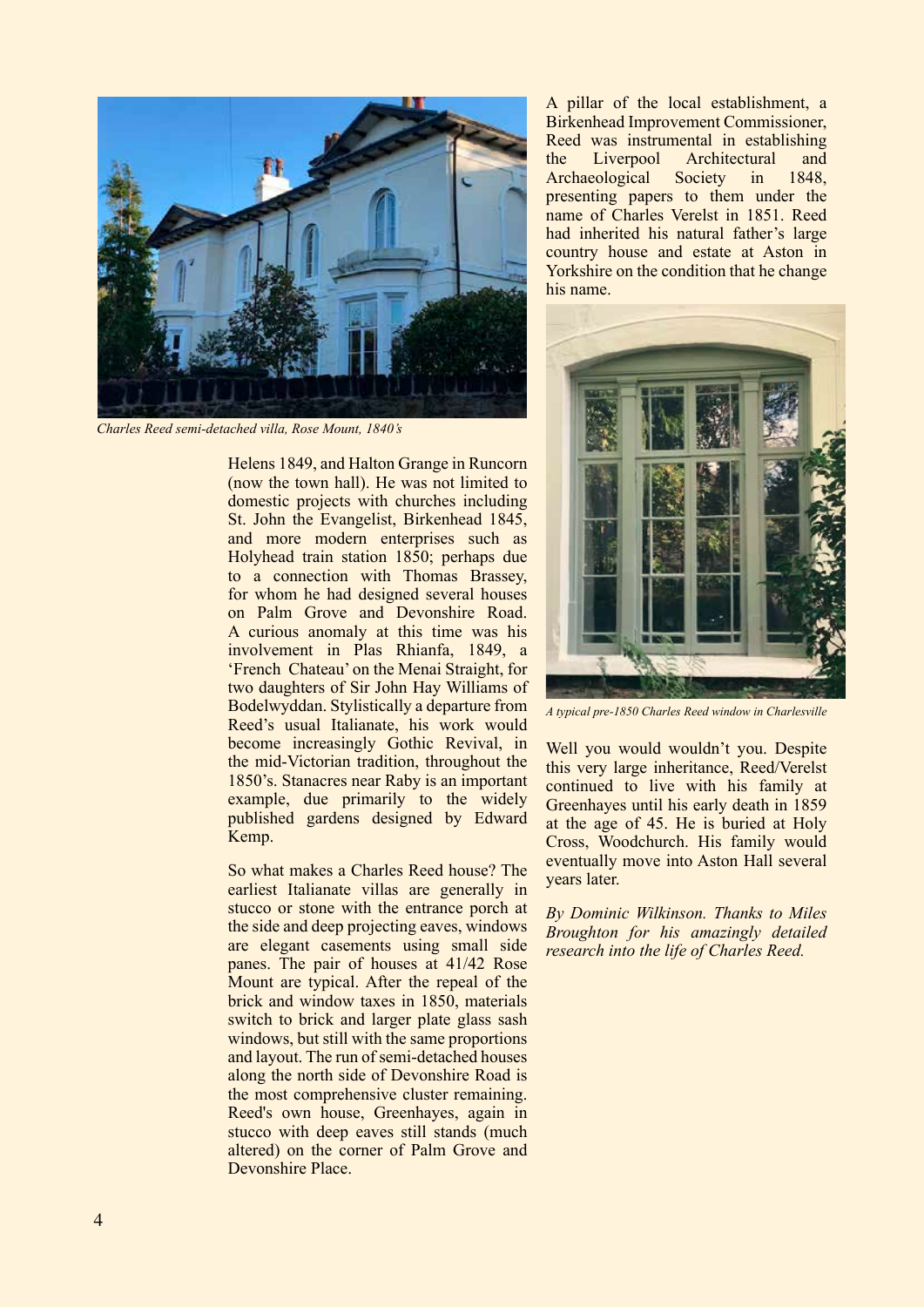# **Friends of the Arno & Oxton Fields - A Hotel and a Shed**

The Friends have been busy creating two places of recuperation in The Arno. One is the Bug Hotel, a place of shelter for insects of all kinds. Made by two of our volunteers, its handsome framework is flled with hollow stems, fir cones, straw and twigs, with cracks and crevices which shelter woodlice, beetles, millipedes, ladybirds and other tiny creatures. It is proving popular with visiting school parties, and contributes to biodiversity in the park. In the Arno Rose Garden and borders, we are making a conscious effort to select plants which benefit pollinators. In autumn we leave plants to die back, providing food for wildlife in terms of seeds and rose hips and cover for spiders, insects and caterpillars. If every garden in the country followed these principles, it would provide a huge resource for our wildlife.

Not only have the bugs got a home, but also the volunteer gardeners: the former Parks Department gardeners' mess room, long abandoned and derelict, has been restored and is now in use as our hub. Thanks to our 'shed manager' John Booth and his assistant John Hall, the shed now has a new roof, a door, windows, electricity and water. There is a sink, a kettle for brewing up, and a second-hand fridge. Rainwater from the roof is collected in water butts for watering the plants, and there is a growing collection of compost bins made from old palettes and a potting-up bench. If you are walking in The Arno when the volunteer gardeners are

at work, come and say hello, and we will show you both the Hotel and the Shed… you might even get a cup of tea!



To keep up with news of Friends events and activities, don't forget to visit us on the internet at:

http://friendsofthearno.blogspot. co.uk or: https://www.facebook.com/ **friendsofthearno** 

#### **A Defbrillator for Oxton?**



Many villages and small communities now have defbrillators which are accessed 24 hours a day and require a minimum amount of training. Undoubtedly, defbrillators save lives. Since the chemist has closed concern has been expressed by residents and businesses that there is no emergency frst aid in the Village and the issue was frst raised in the 2018 AGM. At the 2019 AGM the chair reported that the Society had agreed to take forward and facilitate an application on behalf of the Village community to buy a defbrillator. She also agreed to keep members appraised of progress through the newsletter and on the website.

The Society has registered with the British Heart Foundation but has not yet submitted an application as the exact site of the defbrillator needs to be identifed frst. If the application is successful there will be a shortfall of £600. It is hoped to make this up by a combination of an application for funding from the *Wirral Together Fund*, fundraising, sponsorship and donations. We have already had promises of individual donations.

If any members have experience of applying for defbrillators please get in touch. We'd like your help. info@theoxtonsociety.co.uk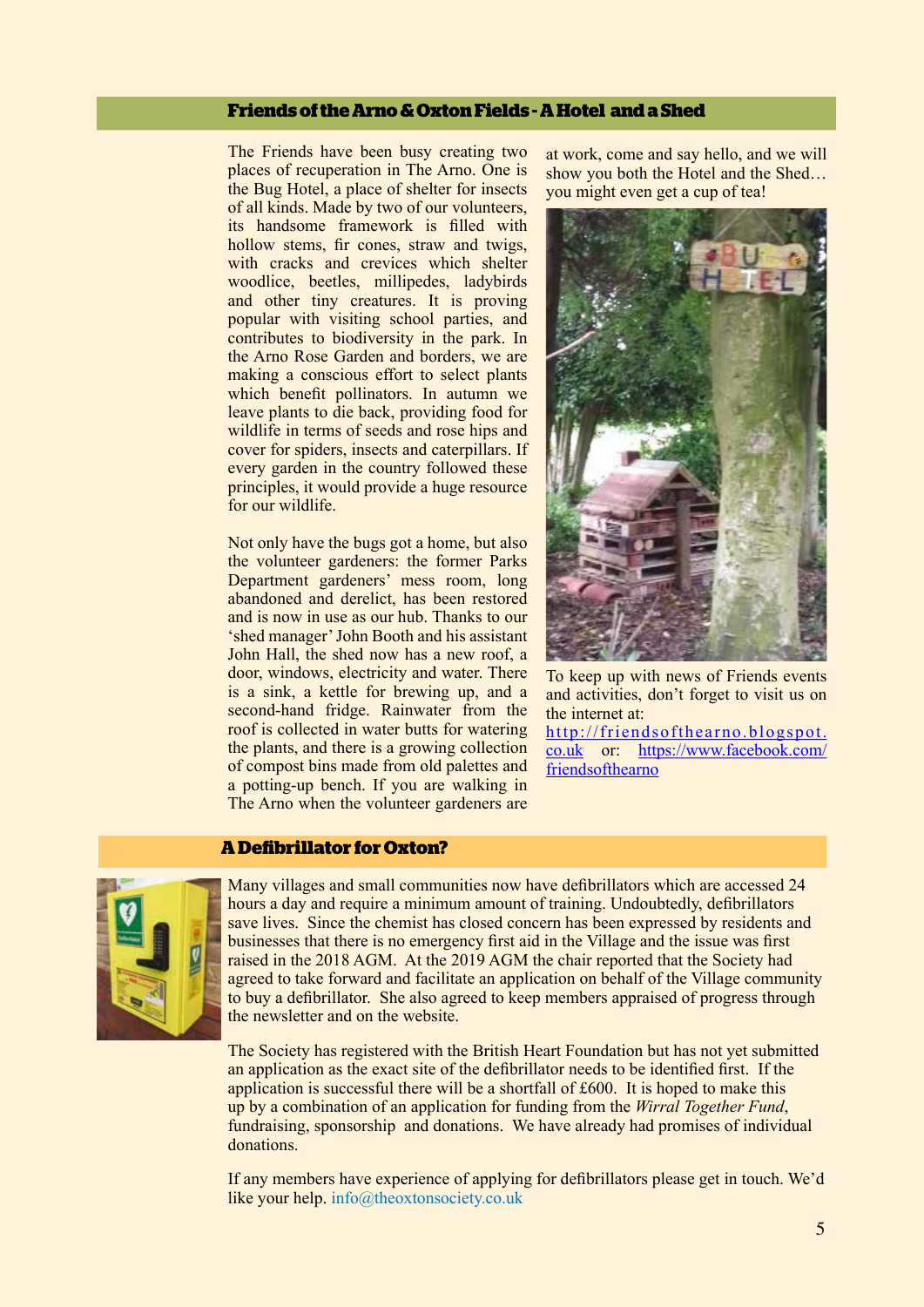#### **40th Anniversary Annual General Meeting.**



The Society's 40<sup>th</sup> AGM was held on 25 September 2019 at the Williamson Art Gallery. The Chair, Rhiannon Evans, introduced the annual report, with some of the highlights of the 2018-19 year:

The Willows development on the old Bank site had been largely completed;

- A second Blue Plaque, to Edith Smith, had been unveiled, producing a large amount of publicity for the Society;
- A bumper year for Secret Gardens, with £21,252 shared with three local charities;
- The hanging baskets won another prestigious RHS Britain in Bloom Gold Award;
- The first planned improvements to the Christmas Lights.

Since the end of the reporting year there had been further developments including a strategic review of the Society's business, the recruitment of new Secret Gardens Coordinators to take over in 2021, discussions about village traffc/parking issues and CCTV in the village centre, a third Blue Plaque, and a successful bid for funds to progress digitising the History **Archive** 

Looking ahead, the Committee would be fnalising the Strategy Review, setting out priorities including the core business of preserving Oxton's character. There would also be a review of fund-raising and other income options, and a plan for succession to sustain the Society into the future. Communication would be another priority, to engage members and the business community and encourage feedback to the Committee.

The Treasurer, Griff Round, presented his fnancial report. It had been a fnancially stable year with a small rise in the end of year reserve. A continuing challenge for the Society was the dependency on Secret Gardens income to fund its activities. Questions from the audience concerned the funding of the Christmas Lights, how the proceeds of Secret Gardens were divided between the Society and the partner charities and whether the Society should

consider raising the membership fees.

The AGM elected the following: Chair – Rhiannon Evans , Vice-Chair – Jeff Willis , Secretary – Alan Chape , Treasurer – Griff Round

Committee members: Steve Ferguson, Patrick Toosey, Steve Weber, Dave Barden, John Booth, Bob Knowles, Carolyn Weber, Chris Jarrey, George Harrison, Dominic Wilkinson. The three co-opted members are: Annette Capper (Friends of the Arno), Councillor Allan Brame and Don Firth-Williamson. Three vacancies remained on the Committee.

Four Commendation Certifcates under the Design Award Scheme were then presented: the successful schemes are shown on the back page.

Two Awards were made for Outstanding Contributions to Oxton. The frst Award, to Kate Wyness, was for her impact on the village since she and her husband opened Greens of Oxton three years ago, and her partnership with the Society. Kate had a vision for improving the Christmas Lights with high quality white lights and her fund-raising initiative raised £600 from residents and businesses which was matched by the Society and paid for new lights. Secondly, she planned a revitalised village centre for the Secret Gardens event in May 2019, inviting the artisan makers who supplied her shop to purchase a pitch in the village and create a 'Makers Market' and young musicians to play throughout the day. Thirdly, Kate realised that the Society sometimes struggled to recruit new members and assisted the Society by providing space in the shop on Saturday mornings for Committee members to talk to people about the Society and invite them to join.

The second Award was to Jane Horton who had for many years been the Treasurer of the Society. Jane's greatest legacy was the sound fnancial footing that she achieved for the Society, and despite some decisions that were not universally popular, she had pushed home the argument that strong fnances are a strong enabler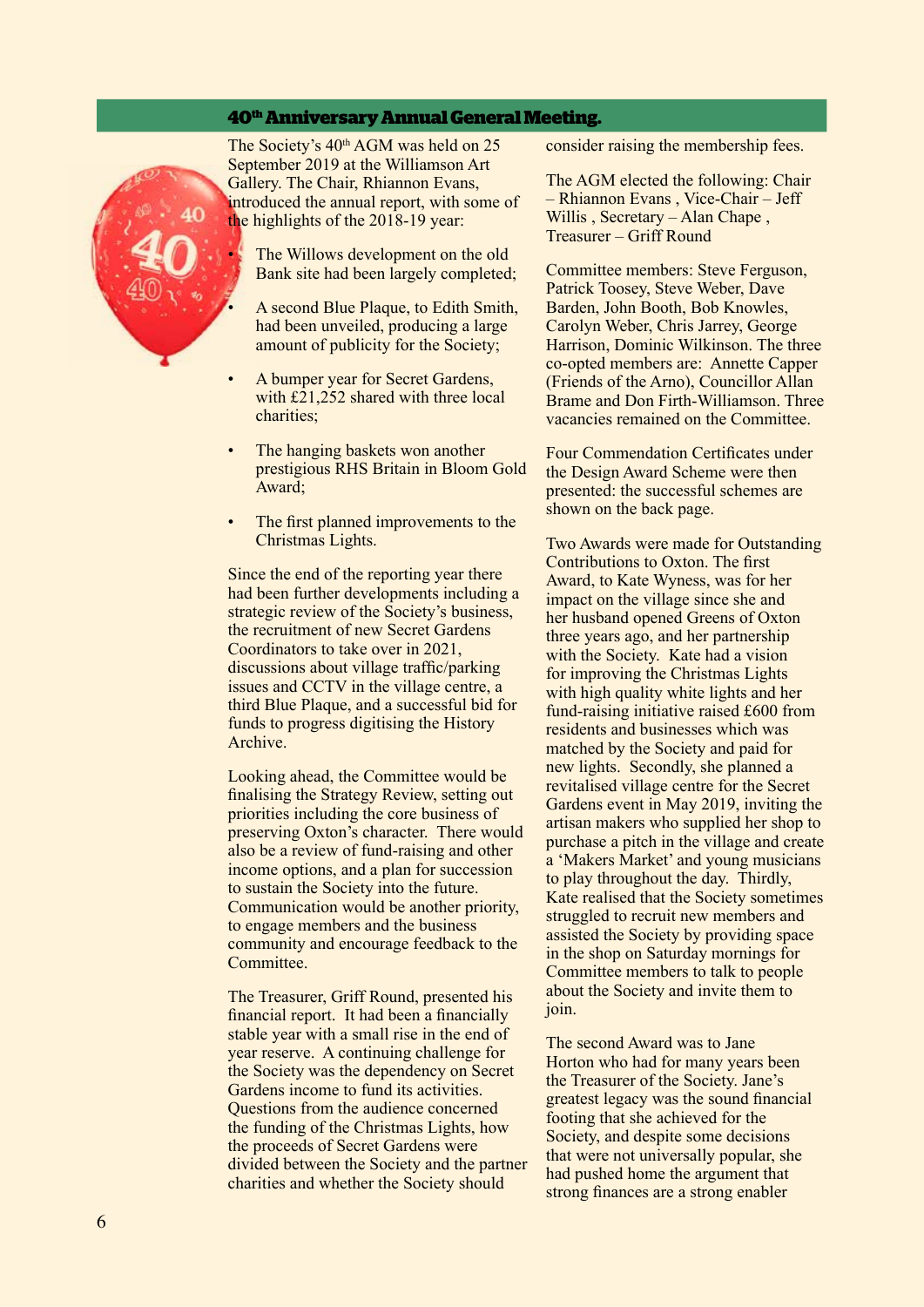and allow an organisation to achieve so much more. As Treasurer Jane had dealt with banks, accountants, the Committee and individual members, and two large annual events, Secret Gardens and Christmas Lights, all involving a great deal of work for the Treasurer. Jane had turned the Treasury into a well-oiled machine and her contributions to the Committee and the Society would be greatly missed.



*Kate Wyness, left and Jane Horton receive their Awards from Councillor Allan Brame.*

#### **The Way We Were – Past Annual General Meetings**

Having just had our 40<sup>th</sup> Annual General Meeting we thought it would be interesting to trawl our archives to see what AGM's were like in the early years!

The frst AGM was in April 1980, when the constitution had just been agreed and the Society was in the process of registering with the Civic Trust. The second, in April 1981, was much better attended, and there was a 'Brains Trust' with Committee members and representatives of the Council Planning Department on the Panel. 64 members attended and apparently there was a wide variety of questions, ranging from the meaning of Conservation Area and Listed Building status and broken paving stones to empty shops and shop displays obstructing pavements.

Throughout the 1980's it became the norm for the formal AGM business to be followed by a talk by an outside speaker. There were police officers talking about 'Law and Order', the Council Tree Officer on 'Trees in Conservation Areas and Tree Preservation Orders', a talk from the North West Civic Trust and a slideshow and talk on 'Wildlife of the Wirral'. There was even a talk entitled 'Seven Wonders of the Wirral' – what could they have been? Sadly, there is no record.

In the 1990's there were talks on 'Victorian Oxton' and 'The Coastline of Wirral' and in 1996 the AGM business was followed by a 20 minute film, 'Portrait of an Urban Village' made with the help of the Wirral Champion magazine. The flm looked at how the buildings, walls and treescape of Oxton had developed, and the problems faced by urban villagers in a Conservation Area towards the end of the  $20<sup>th</sup>$  century. There is a copy of the flm in our archives, but unfortunately it is damaged and only a small portion of the flm can be viewed. If anyone has a copy of this or knows where there might be one, please let us know, we would love to get a workable copy – email  $info@$ theoxtonsociety.co.uk

As for refreshing the AGM audiences, in the early days there was always a break for tea and biscuits between the AGM business and the talks, but by the mid 1990's we had turned to alcohol and had a bar open after the meeting!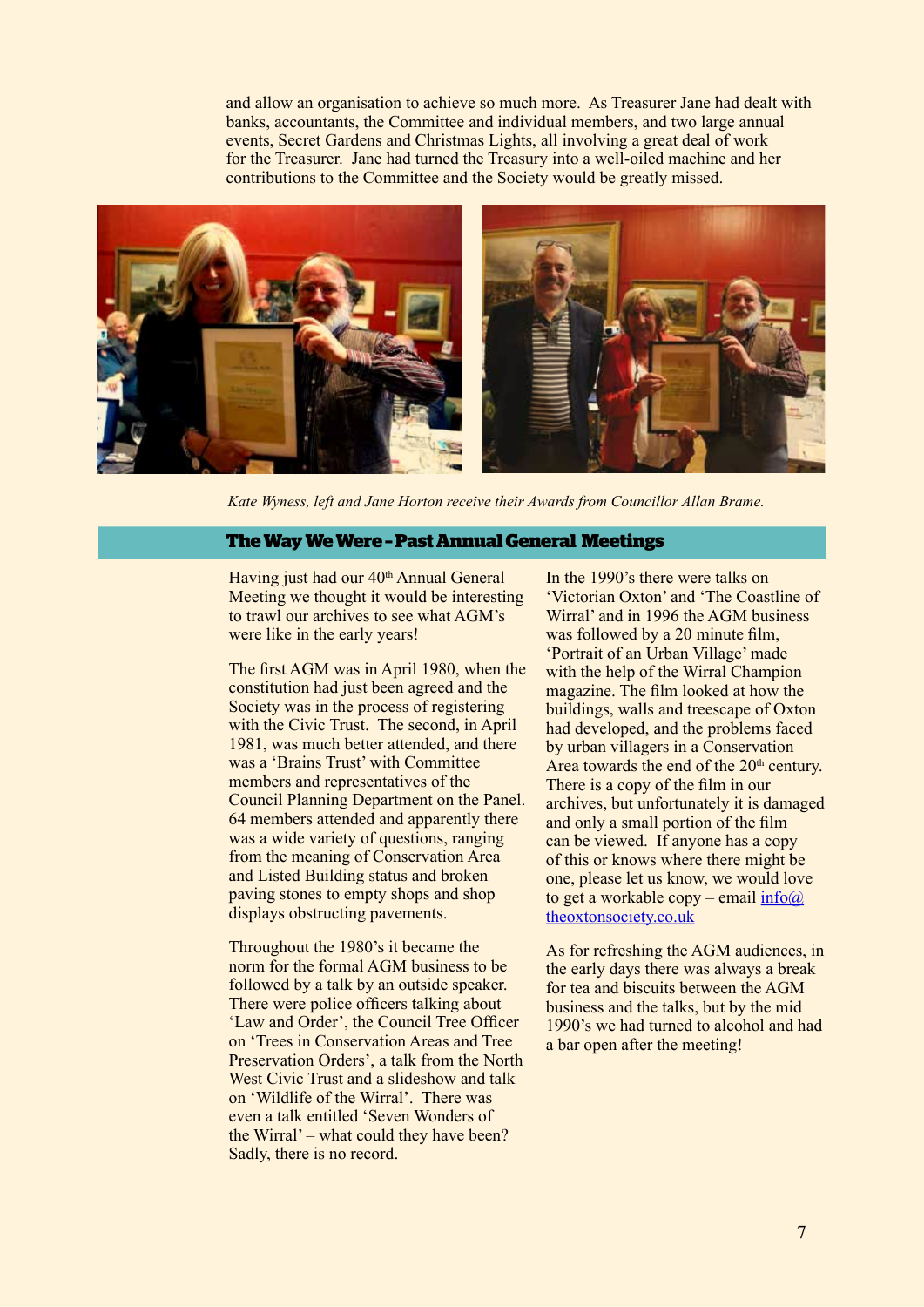#### **Lynda Roberts**



*Lynda Roberts is best known to many Oxton residents for her paintings and art work which have been exhibited at the annual Oxton Art Fair for the last sixteen years.*

But there are many sides to Lynda. She was born in Croydon but, when she moved at the age of ten to East Kilbride in Scotland, a new life opened up. She could see mountains from

her bedroom window, and she was able to explore the open countryside around the town. A place at the coveted Hamilton Academy was followed by fve years at Glasgow School of Art where she studied Textile Design, including at postgraduate level. Her love of wild landscapes began when students were taken up to Balmacara on the west coast of Scotland to sketch in the freezing snowy hills.

Work as a textile designer in Canada followed for six years in Montreal and Toronto, returning to the Wirral in 1973, married and with her frst baby. Over the next twenty years or so Lynda was an Art teacher and Art Adviser in Wirral schools until she retired. Lynda says her frst exhibited picture in 1991 was 'by accident' and her frst sale led to solo exhibitions on a regular basis in Cumbria's 'Up Front' Gallery and every year at the Oxton Art Fair in the Williamson Art Gallery. She has also had exhibitions in the Bluecoat Display Centre, Liverpool and has been artist in residence on Bardsey Island, off NW Wales, where she has also attended writing workshops for a number of years.

**Why the Wirral ?** I didn't know the Wirral but a Canadian friend said, ' it's a lovely place to be' and I have been here ever since.

**What are you most proud of?** Travelling on my own to Ghunsa 4000 metres up in the mountains in Nepal a couple of years ago. Ghunsa wanted an Art teacher, I applied and got the job. It took me six days of trekking and travelling in a jeep to get

there and I was accompanied by a guide and a porter for all the art materials I needed to take. I wanted to say thank you to Nepal for the many visits I had made in previous years when trekking as a member of small groups. My time in Ghunsa has been a seminal moment in my life.

**Who would play you in a flm of your life**? Meryl Streep

#### **I think people would be surprised to**

**know that?** I have cycled end to end on the Hebrides and walked sixteen long distance paths in the UK.

#### **Which famous person do you**

**most admire**? Orla Guerin *(BBC International Correspondent)* for her commitment to the truth, her compassion and bravery

#### **What do you like about Oxton?** A

sense of belonging to a community which does things together and yet one is able to maintain independence and a sense of being your own person.

https://oxtonartfair.co.uk



Oxton people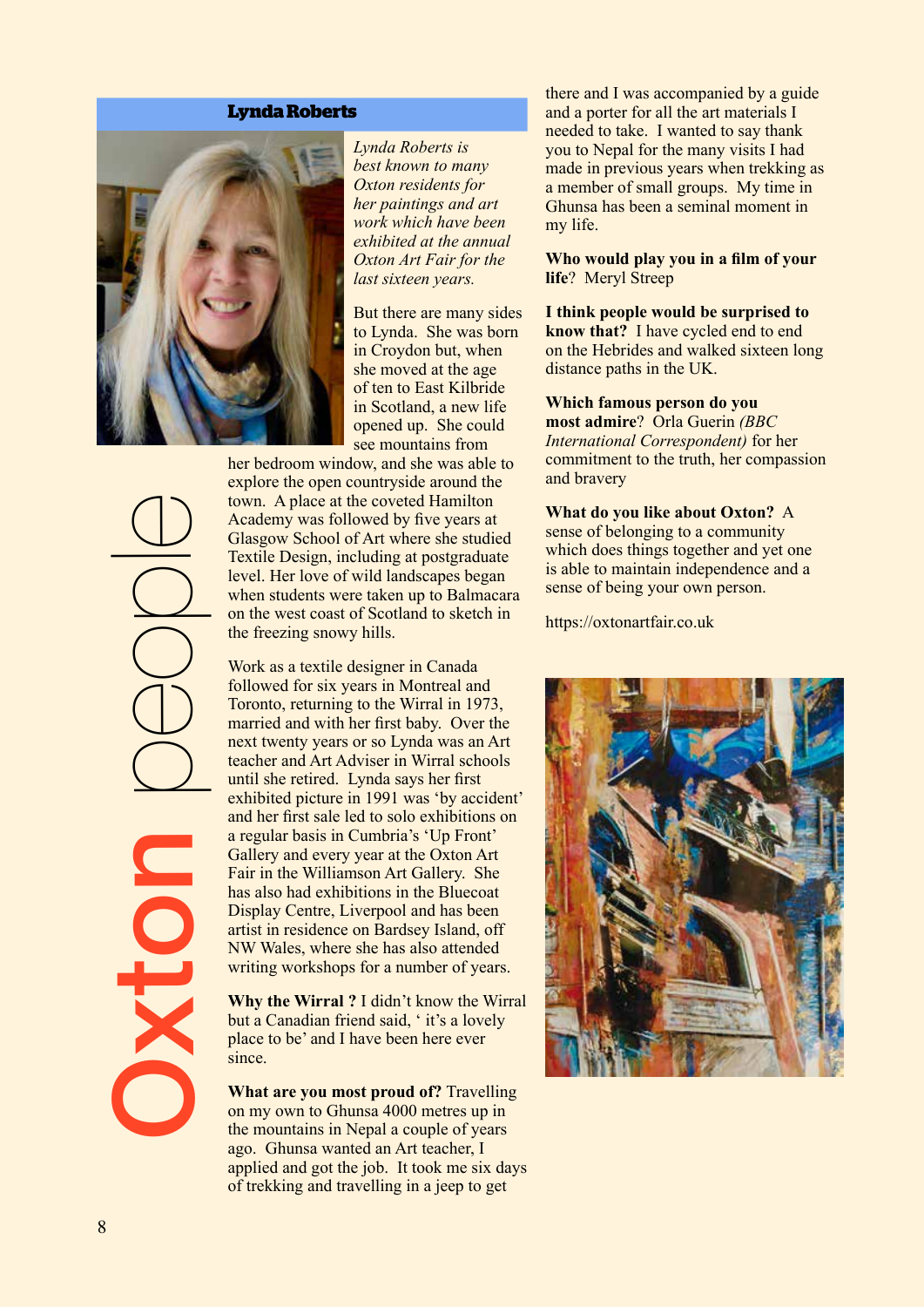# **Trees and Planning**

Wirral Borough Council decides all planning applications and applications for tree work. It invites the Society to comment on their impact for the protection and enhancement of the Conservation Area.

**Planning.** The Society has been consulted on five applications since the last report. Two of these raised no issues at:

#### **14 Rathmore Close** - *APP/19/01034*

#### **14 Palm Hill** - *APP/19/00938*

Three applications were more substantial and comments were made in relation to:

**6 Willan Street** - *APP/19/01035*. - Proposal to demolish a section of sandstone wall to open up the former garage access onto Willan Street. On the Willan Street frontage the main change will be the creation of an up-and-over garage door similar to one that was removed in 2011.

The main development would be a single storey rear extension into the courtyard facing onto Village Road. This extension would have a flat roof and be faced in sandstone to match the adjacent Barns building. This rear extension would be most visible, although there is a substantial sandstone boundary wall. The property is shown in the Character Appraisal as making a positive contribution to the character of the Conservation Area.

The Society concluded that there were no grounds for objecting to the principle of development. However, we have submitted comments pointing out the importance of choice of materials and that these should be agreed in advance before permission is granted, especially the sandstone facing of the rear extension and the garage door on Willan Street. Our comments also expressed disappointment with the content of the Heritage Statement

**Beechwood, 21 Poplar Road** - *APP/19/01161* - Proposed extension of ground floor utility room and extension of first floor bedroom.

A signifcant and visible change to a fne early Victorian

villa. The Society raised concerns about the inadequacy of the Heritage Statement and recommended that the Council should seek further information before considering the application further.

**Land to the rear of 38-40 Arno Road** - *APP/19/01069 -* Erection of a bungalow with vehicle access from Arno Road.

The Society submitted an initial comment that the Heritage Statement is not ft for purpose and that the application should not be considered further until additional information has been provided.

**Trees**. The Society has been consulted on seven applications for tree work since the last report. At the following addresses there were no objections to the proposals:

**46 Village Road** *CA/19/0161* **12 South Bank** *CA/19/0165* **11 Jarrow Close** *CA/19/0171* **5 Nun Close** *CA/19/0173* **27 Templemore Road** *CA/19/0174* **7a Village Road** *CA/19/0191* The Society made comments in relation to:

**3 Columbia Road** *CA/19/0175* Proposal to fell a large Lime as it is damaging a wall that has been rebuilt twice, lifting the pavement and is thought to be an imminent public hazard. Tree surgeons advise pruning or pollarding could make root growth more vigorous. Two similar trees would be planted further away from wall The Society felt that this large imposing tree makes a signifcant impact on the local area and its loss would have a marked effect. If there is no way of successfully rebuilding the wall and the tree does need to be felled, the proposal to replant two replacement trees that will in time reach some stature would be supported. Tree Officer asked to suggest suitable species for the applicant.

*Full details of all applications and comments are available on 'Planning' & 'Conservation' sections of the Society's website.*

**40th Anniversary Celebratory Booklet The Society will be publishing a celebratory booklet later this year covering the 40 years since its designation in 1979. The booklet will be available free to members and be on sale to the general public. Watch out for your copy!**

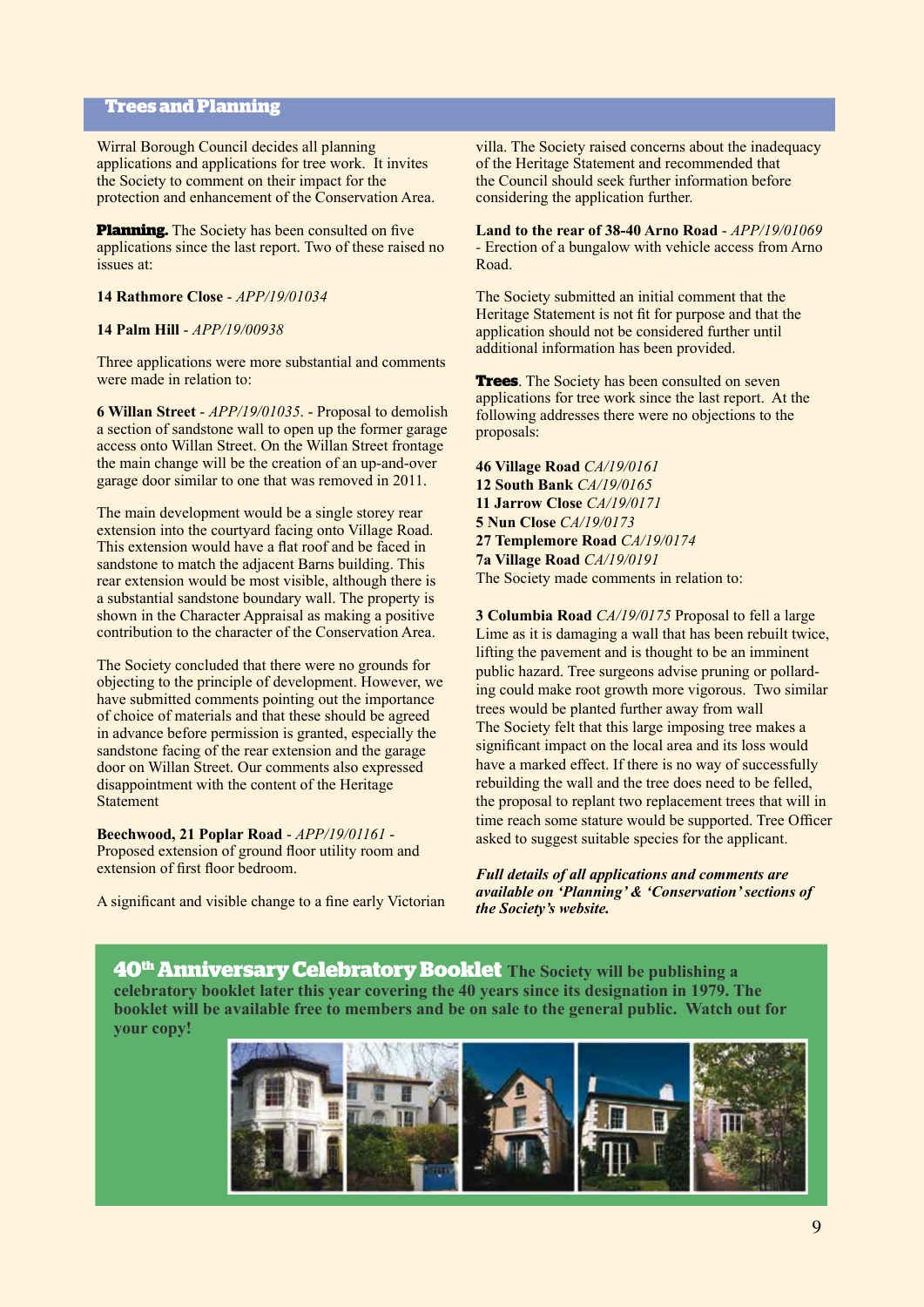# **Williamson Art Gallery and Museum**

Open Wednesday to Sunday, 10am – 5 pm. Fully accessible, car parking, café

The Williamson offers a range of courses and events. The details of these and the programme of exhibitions can be viewed at *williamsonartgallery.org.* Exhibitions include:

**Christian Furr: a retrospective** – an internationally renowned Wirral-born artist who in 1995 became the youngest artist to paint HM Queen Elizabeth II – a print of which is included in the exhibition. *To 24 November*

**Distinctly** – Britain through the eyes of ten leading photographers. In association with Look Biennial 2019. *To 24 November*

**Nikki Parmenter** – a Cheshire based artist who investigates myth and legend and the visual symbols which represent what is important to societies. *To 22 December*.

**Oxton Art Fair** – Private preview 29 November. Fair days Saturday 30 November and Sunday 1 December

# **St Saviour's Church, Bidston Road**

'Celebrate Christmas' concert – Birkenhead Choral Society, including items from the BCS Brass Quintet. *Saturday 14 December, 7.30 pm* Tickets £13 (under 19's free) from Elaine Ray, 652 8170



# **"Oxton to Aussie Outback – an Odyssey"**

Thursday 14 November, 8.00 pm at the RAFA Club, 17 Shrewsbury Road. Society member Dave Barden will talk about his 10,000 mile bike ride through 18 countries. Cost is £5 on the door, concessions available. All proceeds will go to the British Red Cross.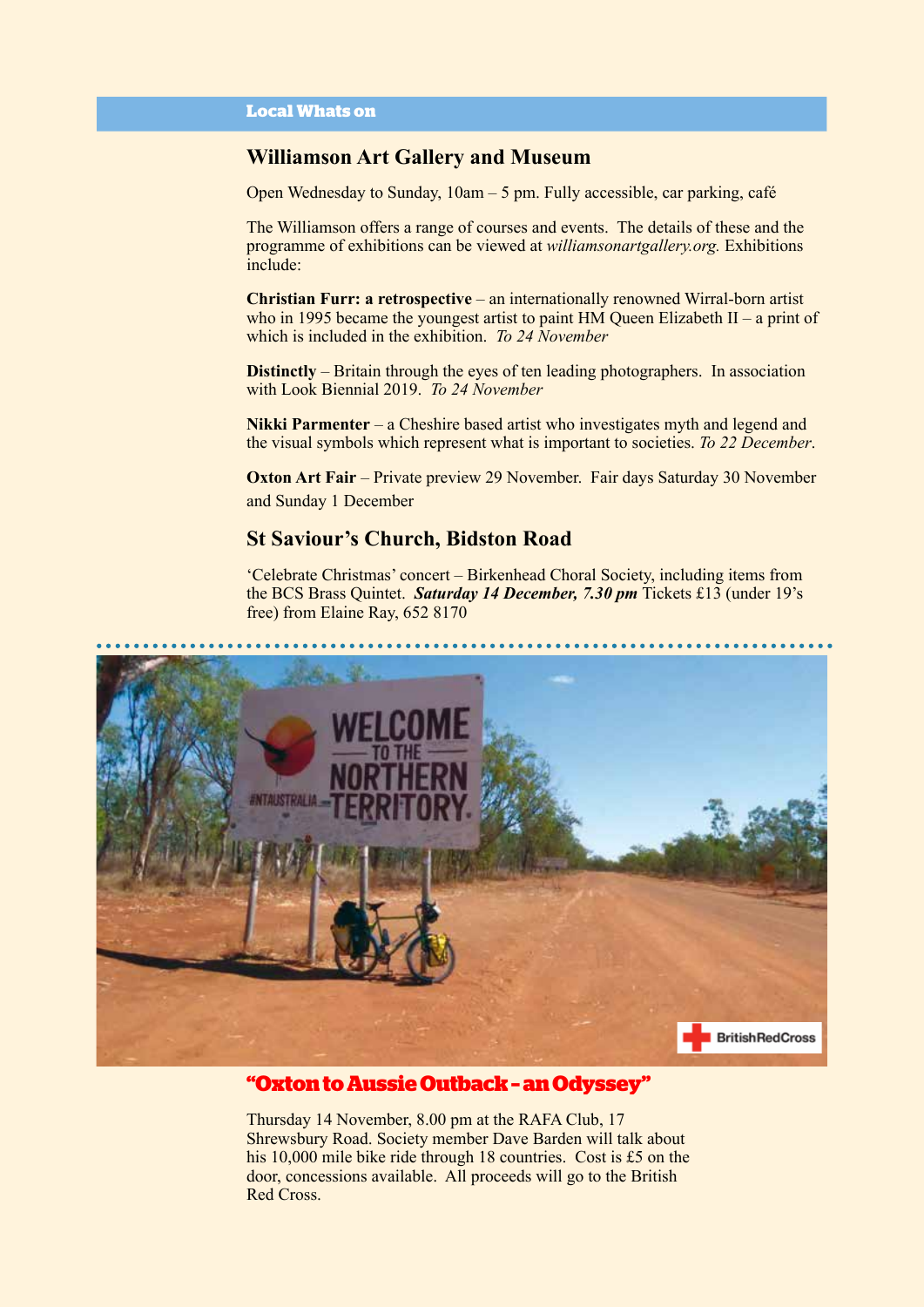# **New Faces**

We are delighted to welcome three new faces – a new Committee member and two new Secret Gardens Co-ordinators, who will work with the existing Co-ordinators in 2020 and then take over from 2021

#### **Dominic Wilkinson**



Having arrived in Liverpool as an architecture student, I became aware of Oxton through invites to parties in Caroline Place and meetings at friends' houses with take-aways from the Mayfower. Many years later, I fnally departed central Liverpool, taking on one of those large crumbling Victorian villas that the area does so well, and after 10 years on what estate agents refer to as Oxton Fringes, I have come to know the village well; a process hastened by volunteering to help with the history walks.

As yet another 'architect in the village', I am particularly interested in the buildings of the area, their history and protection, and look forward to contributing to this aspect of the Society's work.

#### **Lisa Stafford**

My husband Phil and I have lived in the Village for the last three years and feel very lucky to live in such a lovely and historic place. I work from home and can enjoy the village and myself and my dog Perc are regulars walking around the village. I also volunteer at Friends of Birkenhead Kennels on a Saturday walking the stray dogs whilst they are waiting for a new home. I feel it is very important to contribute to Village life so that the wonderful events that we enjoy like the Secret Gardens and



Christmas lights switch-on can still happen in the future.

#### **Kirsty Cotton**



I moved to Oxton 13 years ago from Manchester when I moved in with my now husband Paul and married in St Saviour's in 2007. We own rental properties locally and I have a part time job in a furniture & gift shop in Heswall. We have been in Rotary for over 10 years, being involved in many projects locally and internationally. I am also on the committee for The Mowgli Dog Show at Claremont Farm since it began 2 years ago.

We love living in Oxton and use the shops, hairdresser & restaurants. We have enjoyed attending Secret Gardens for many years so when we heard help was needed with the planning of the event realised it was time to step up! I am really looking forward to getting to know more local people and being part of this fabulous event.